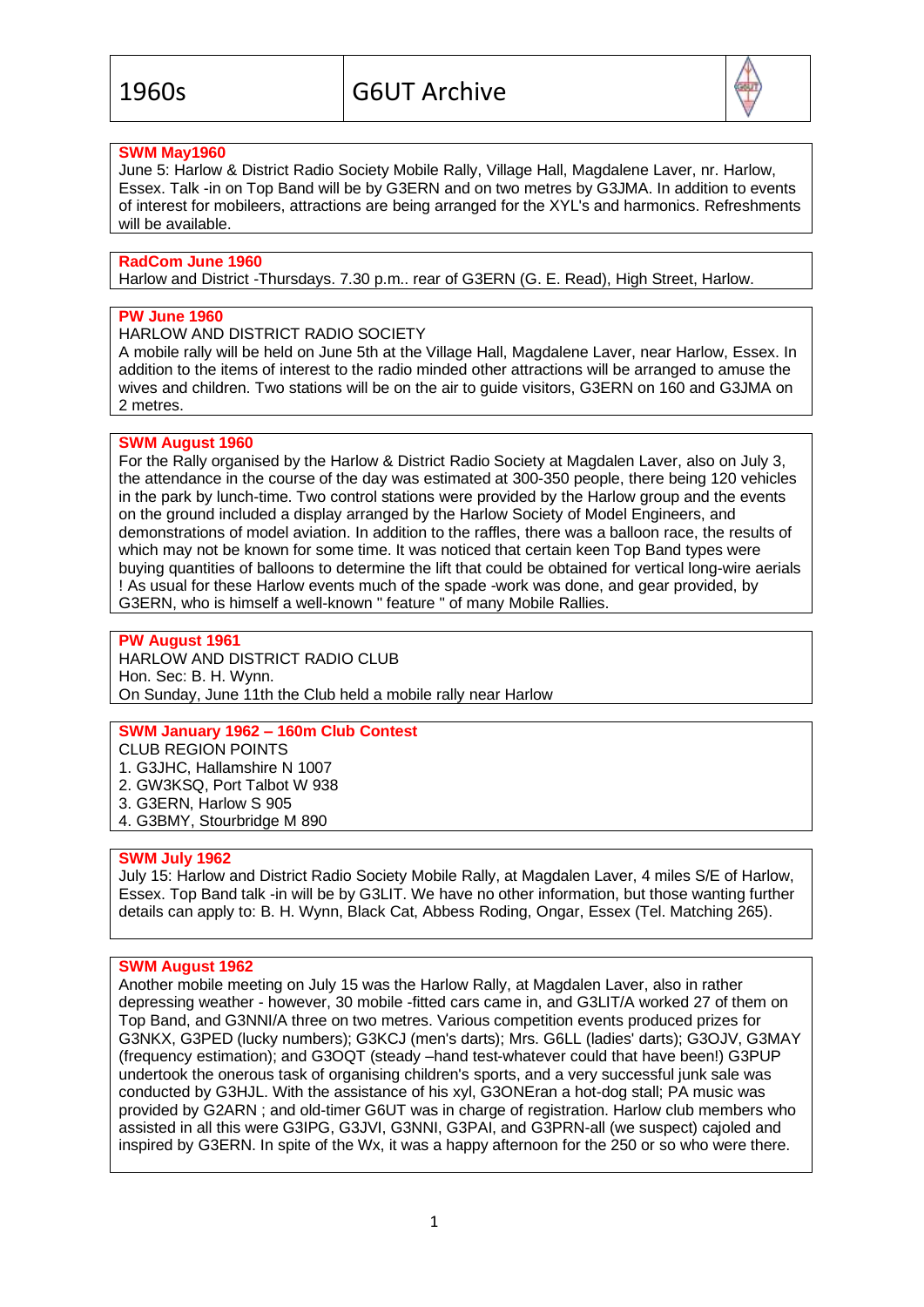

# **SWM June 1963**

July 7: Harlow and District Radio Society Mobile Rally at Magdalen Laver, Essex. Details from :A. S. Hall, hon. secretary, Harlow D.R.S., 107 Blackbush Spring, Harlow, Essex.

## **SWM August 1963**

They had a lovely day at **Harlow** on July 7, with an attendance of 50 mobiles and about 250 people (actually, less than last year), but those responsible think that as an event the Rally was an improvement on previous years. The attractions included a monster junk stall, well patronised, and one very interesting working exhibit was the transmission of speech and music over a modulated beam of light to a range of about one mile-this was put on by two junior SWL members of the Harlow group, Ewan McPherson and John Powell. Needless to say, it completely mystified the non -technical. There was a raffle, and also various spot -prize events. The organisers for the Rally were G3ERN and G3NNI, and the general feeling is that they put on a very good show.

# **RadCom May 1965**

RES ULTS -AFFILIATED SOCIETIES' CO NTEST 1964 11 Harlow & District Radio Society G3ERN

# **SWM September 1964**

**September 27**: Harlow and District Radio Society Mobile Rally, at Magdalen Laver Village Hall, near Harlow. Talk -in will be on 160m., by G3ERN/A, opening at 10.0 a.m. A full and interesting programme has been arranged.

#### **RadCom November 1964**

There have been surprisingly few reports of mobile activity this month, and the only mobile rally of which we have any details was a venture by the Harlow and District Radio Society. Magdalen Layer's isolated village hall, out in the country adjoining Harlow, was, on September 27, the scene of the Harlow and District's annual Mobile Rally, where over 600 people gathered. Of 180 cars which arrived, 60 were equipped for two-way radio communication, and at times mobiles were " queuing" to make contact with the rally station, G3PRN/M, operated by Leslie Cox, Basil Chambers and Robert Frost, G3SZF, the youngest member of the society. Over 50 prizes were donated by the trade, and these were presented to the winners of the various competitions by the society's President, T. A. Johnston, G6UT.

Cossor Electronics Ltd., of Harlow, made a substantial contribution to the success of the event by demonstrating for the first time in this country a transistorized Raytheon transmitter-receiver. From the rally's proceeds, the RAIBC will benefit financially by a substantial donation.

# **PW November 1964**

HARLOW AND DISTRICT RADIO SOCIETY

Hon. Sec.: G. O'Donald, Harlow Road, Roydon, Harlow, Essex.

The Harlow and District Radio Society Mobile Rally was held recently at a village near to Harlow. From 10 a.m. on Sunday, 27th September, mobile visitors were talked -in on 160m by G3ERN to enjoy a full and interesting day of events.

# **SWM November 1964**



For the Harlow & District Radio Society's Rally on September 27 last, the talk -in station on Top Band was G3PRN-and here it is being operated by Robert Frost, G3SZF, who is Harlow's youngest member; he is just bobbing on the ripe age of 15 years.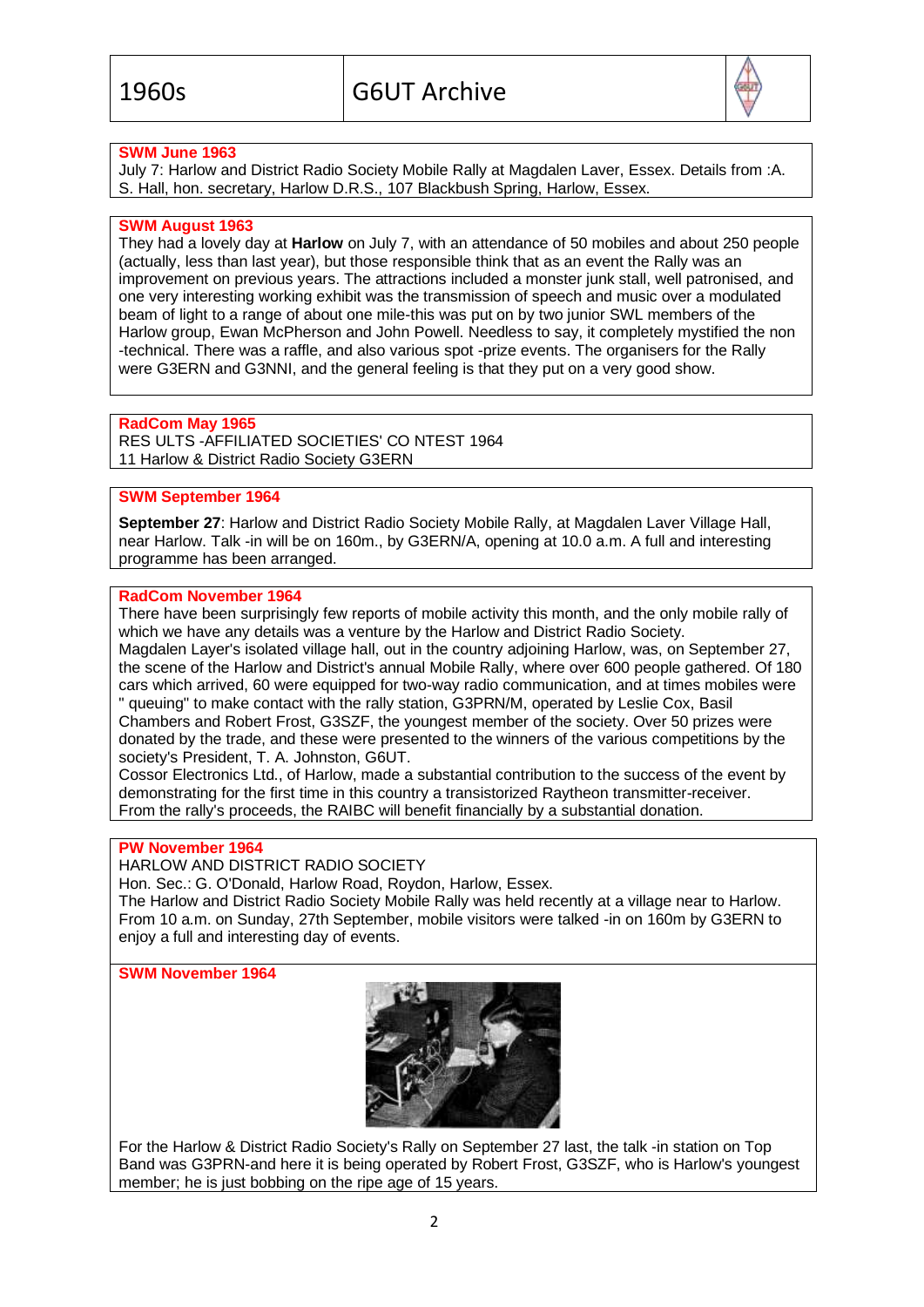

**Harlow** report a very successful Mobile Rally on September 27, with 180 cars in the park, of which 60 were fitted /M; some had come over 100 miles to be at Magdalen Laver for the event. More than 50 donated prizes were handed out by Harlow's president, G6UT, and from the Rally proceeds it was possible to make a substantial donation to the very -deserving R.A.I.B.C. The Club has arranged R.A.E. and Morse classes locally, under G3GRQnd G3KFG, about which information can be obtained from the hon. secretary.

**RadCom February 1965**



#### **RadCom March 1965 Slow Morse Practice Transmissions** G3RSF

#### **RadCom March 1965**

The Harlow RS is planning two events towards the end of this year. The first is an exhibition on Harlow Day, or rather weekend (August 28 and 29), sponsored by the local Council, who have allocated over £5,000 in promotion attracting major beat group,<br>firework display, carnival and sporting events on both days. The society will be situated in a large marquee, with its own parking<br>space. The display should be very impressive, as various aspects of Amateur Radio will be exhibited, including members' equip-<br>ment and /A stations active ment and /A stations active on most bands. Sunday will also<br>see a mobile rally. The second important event will be the<br>society's appual mobile rally. society's annual mobile rally on September 26. The venue will<br>be the same as last year: Magdalen Laver Village Hall near<br>Harlow. Honorary Secretary: G. O'Donald, G3TLJ, "Great<br>East," Roydon Road, Roydon, Harlow, Essex.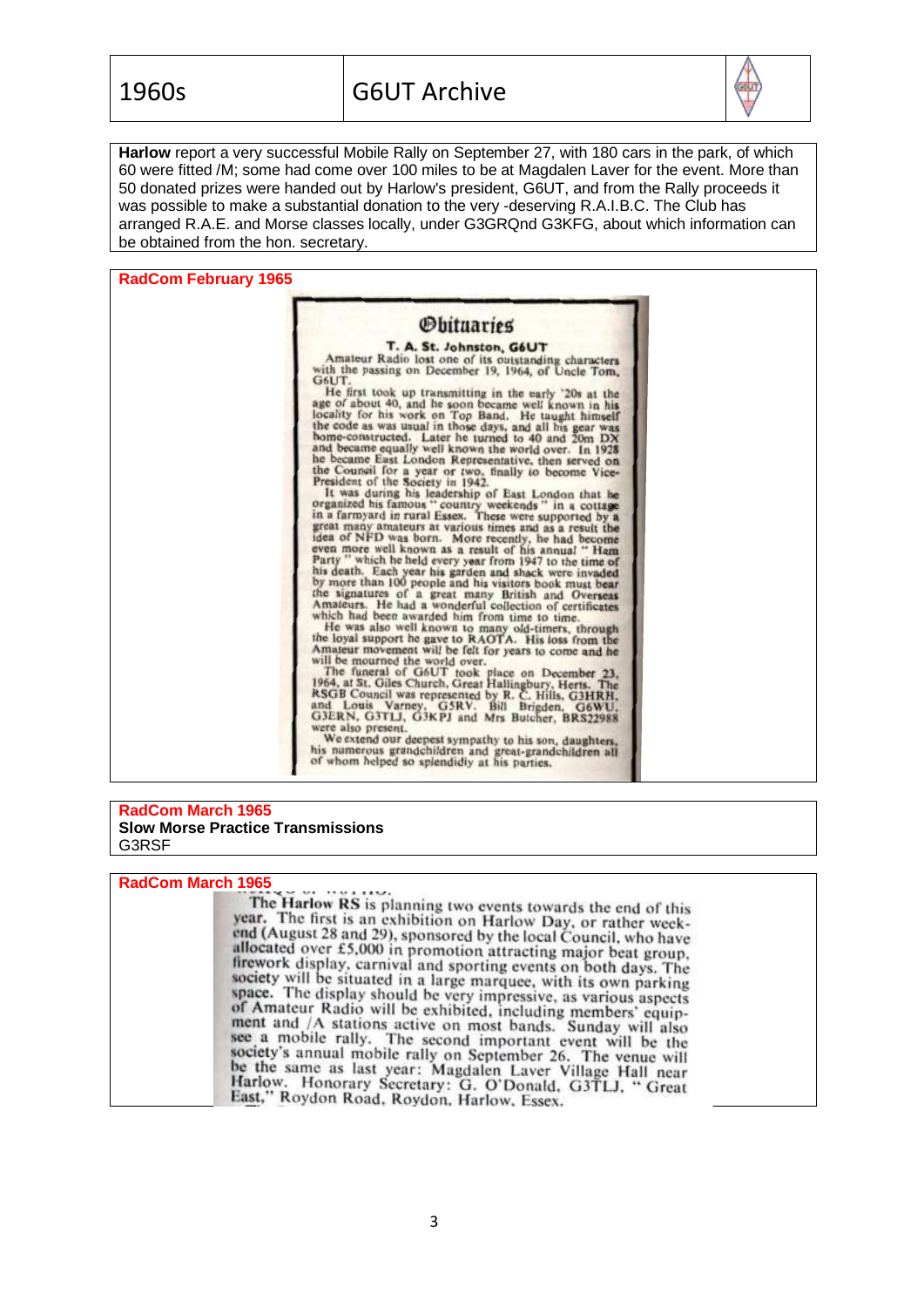

# **SWM May 1965**

**Harlow** are in process of occupying new headquarters rented from the Harlow Development Corporation for their exclusive use-at Mark Hall Barn, First Avenue. Club nights will in future be Tuesday and Thursday, and there will shortly be an official opening ceremony. Much of the club's growth over the past twelve years goes to the credit of G3ERN, who has been elected president of the club. Incidentally, they are applying for the call sign of the late president, G6UT, as a memorial to another keen member and well-known Old -Timer. This is a nice gesture which deserves to succeed.

# **PW May 1965**

# HARLOW AND DISTRICT RADIO SOCIETY

Hon. Sec.: G. O'Donald, G3TLJ,''Great East ", Roydon Road, Roydon, Harlow, Essex. Our Mobile Rally will be held on 26th September. The venue, as last year -Magdalen Village Hall, near Harlow

# **RadCom May 1965**

Harlow & District RS is taking occupation of new headquarters at Mark Hall Barn, 1<sup>st</sup> Avenue, Harlow. Regular meeting nights are Tuesdays and Thursdays when anybody interested in the art will be most welcome, *(G3TLJ)*

#### **RadCom May 1965 Affiliated Societies Contest**

|                | <b>RESULTS</b>                                           |                  |         |          |                                                               |                       |            |
|----------------|----------------------------------------------------------|------------------|---------|----------|---------------------------------------------------------------|-----------------------|------------|
| Position       | Sucurty                                                  | <b>Call-sign</b> | Points. | 26       | Burnham-on-Sea Radio Club                                     | <b>G3GIW</b><br>G3SHK | 920<br>896 |
|                | Gravesend Amateur Radio Society                          | GIGRS            | 1685    | 27<br>28 | Radio Society of Harrow No. 3<br>Newark Amateur Radio Society | GIFLI                 | 375        |
|                | Maidstone YMCA Amateur Radio<br>Club                     | G3TRF            | 1655    | 19       | Acton, Brentford & Chiswick Radio<br>Chilt                    | <b>G3IIU</b>          | 865        |
|                | AERE Harwell Radio Club No. 2                            | G3H5             | 1602    | 3D       | Grimsby Amateur Radio Society                                 | G4XC/A                | 860        |
|                | Surrey Radio Contact Club                                | GISRC            | 1409    | 31       | Reigate Amateur Transmitting Society                          | <b>G3RELA</b>         | 850        |
|                | Reigate Amateur Transmitting Society                     | GJEM.            | 1403    | 32       | Royal Naval Amateur Radio Society                             | G3BZU                 | 821        |
|                | Oxford and District Amateur Radio                        |                  |         | 33       | Clifton Amateur Radio Society                                 | GRGHN                 | 820        |
|                | Society                                                  | G3KLH            | 1385    | 14       | Guildford & District Radio Society                            | G3TLM                 | 788        |
| u              | Thames Valley Amateur Radio Trans-                       |                  |         | 35       | Edgware & District Radio Society                              | G3ASR                 | 780        |
|                | mitters Society                                          | G3JEO            | 1375    | 36       | Ariel Radio Group (Caversham)                                 | <b>G3SWB/A</b>        | 755        |
|                | Crawley Amateur Radio Club <sup>16</sup> A <sup>11</sup> | <b>GJTR</b>      | 1320    | 37       | Moray Firth Amateur Radio Society                             | <b>GM3TKV</b>         | 754        |
|                | Derby and District Amateur Radio                         |                  |         | 38       | Ariel Radio Group (Bash House)                                | <b>G3GDT</b>          | 743        |
|                |                                                          | G2DJ             | 1271    | 39       | South Manchester Radio Club                                   | <b>G3EVA/A</b>        | 708        |
|                | Society<br>AERE Harwell Amateur Radio Club               |                  |         | 40       | Conway Valley Amateur Radio Society                           | GW3CW                 | 707        |
| 9              |                                                          | <b>G3PIA</b>     | 1198    |          | Magnus Grammar School Radio Society G3PAW/A                   |                       | 703        |
|                | No. 1                                                    | <b>G3NHZ</b>     | 1140    | 41       |                                                               |                       |            |
| 10             | Dollis Hill Radio Club                                   | G3AYC            | 1120    | 42       | South Shields & District Amateur Radio                        | <b>G3DDI</b>          | 698        |
| 11             | Ariel Radio (Langham)                                    | <b>GMIR</b>      | 1114    |          | Club                                                          | <b>G3RRU</b>          | 675        |
| 12             | Crawley Amateur Radio Club " B "                         |                  | 1094    | 43       | Radio Society of Harrow No. 2                                 | <b>GERST</b>          | 609        |
| 13             | Reading Radio Club                                       | <b>G3PWU</b>     |         | 44       | West Kent Amateur Radio Society                               | G3RXJ                 | 570        |
| 14             | Sutton and Cheam Radio Society                           | G2BOF A          | 1090    | 45       | Crawley Amateur Radio Club " C"                               | G3PMZ                 | 560        |
| 15             | Harlow and District Radio Society                        |                  |         | 46       | Sunal House Amateur Radio Society                             | G3TLI                 | 531        |
|                | <b>HAH</b>                                               | <b>GMERN</b>     | 1075    | 47       | Harlow & District Radio Society " It "                        |                       | 489        |
| 16             | Radio Society of Harrow No. 1                            | <b>G3EFX/A</b>   | 1069    | 48       | Loughborough Amateur Radio Society                            | G3RAL/A               | 436        |
| 17             | Cheltenham Amateur Radio Society                         | G5BK             | 1066    | 49       | Echelford Amateur Radio Society                               | GISZG                 | 425        |
| ٠              | Scarborough Amateur Radio Society                        | GABP/A           | 1055    | 50       | Garendon School Radio Club                                    | <b>G3MKX/A</b>        |            |
| $\blacksquare$ | Royal Air Force Amateur Radio Society G8FC               |                  | 1040    |          | Bishop Rawstorne Secondary School                             |                       | 315        |
| 18             | University College of North Wales                        |                  |         | 51.      | Radio Society                                                 | G3TCD                 |            |
|                | <b>Amateur Radio Society</b>                             | <b>GW3PMR</b>    | 1043    |          | Dudley Amateur Radio Club                                     | <b>GRRNK/A</b>        |            |
| 19             | RAF Sealand Amateur Radio Society                        | GWHTZ            | 1000    | 53       | University of Keele Radio Society                             | GEOY                  | 305        |
| 20             | Midland Amateur Radio Society                            | G3MAR/A          | 983     | 54       | Mount School Radio Society                                    | GETNG                 | 275        |
|                | Cray Valley Radio Society                                | <b>G3RCV</b>     | 965     |          | * No indication of operators on logs. General rule 6(a).      |                       |            |
|                | Bristol Amateur Radio Club                               | <b>GITAD'A</b>   | 945     |          |                                                               |                       |            |
|                | Verulam Amateur Radio Club                               | G3STA            | 938     |          |                                                               |                       |            |
|                | Ainsdale Radio Clob                                      | G2DOX            | 930     |          |                                                               |                       |            |
| 212234         | Manchester and District Amateur Radio                    |                  |         | 338      |                                                               |                       |            |
|                | Society                                                  | GJHOX            | 929     |          |                                                               |                       |            |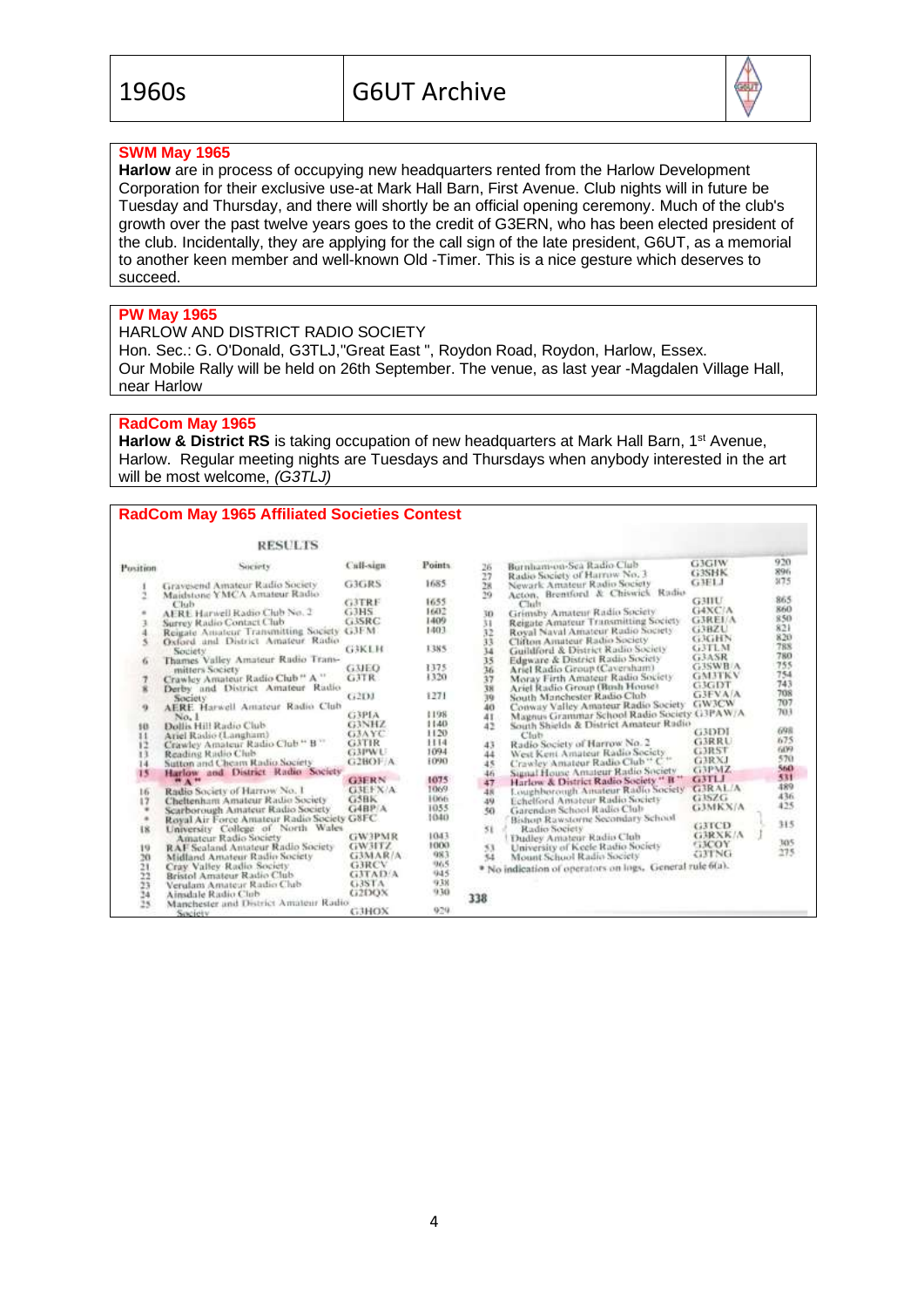

# **G3ERN**



# **RadCom July 1965**

Harlow and District RS arc now installed at their new headquarters" Mark I lall Barn." and on Tuesday. July 13 are holding a Junk Sale. (G3TLJ).

### **RadCom August 1965**

#### **September 26 ………Harlow Mobile Rally**

Magdalen Laver Village Hall, Magdalen Laver, near Harlow *Organised by the Harlow and District Radio Society*

# **SWM August 1965**

**GB3HRS**, Aug. 28-29: To be put on by the Harlow & District Radio Society for the Harlow Town Show, a two-day event of an unusually ambitious nature, covering a wide variety of interests including commerce, industry and farming, as well as local cultural activities. Special car park facilities near the GB3HRS marquee are being arranged for visiting mobiles, who can call the station for talk -in. Further information is available from: G. O'Donald, G3TLJ, hon. secretary, Harlow & D.R.S., Great East, Roydon Road, Roydon, Harlow, Essex.

# **RadCom October 1965**

**NFD 1965 Scores**

58 Harlow & District Radio Society G3ERN (A Stn) G3NIS (B Stn)

**RadCom October 1965 Slow Morse Practice Transmissions** G3TOF G3RSF G3TXI G3TLJ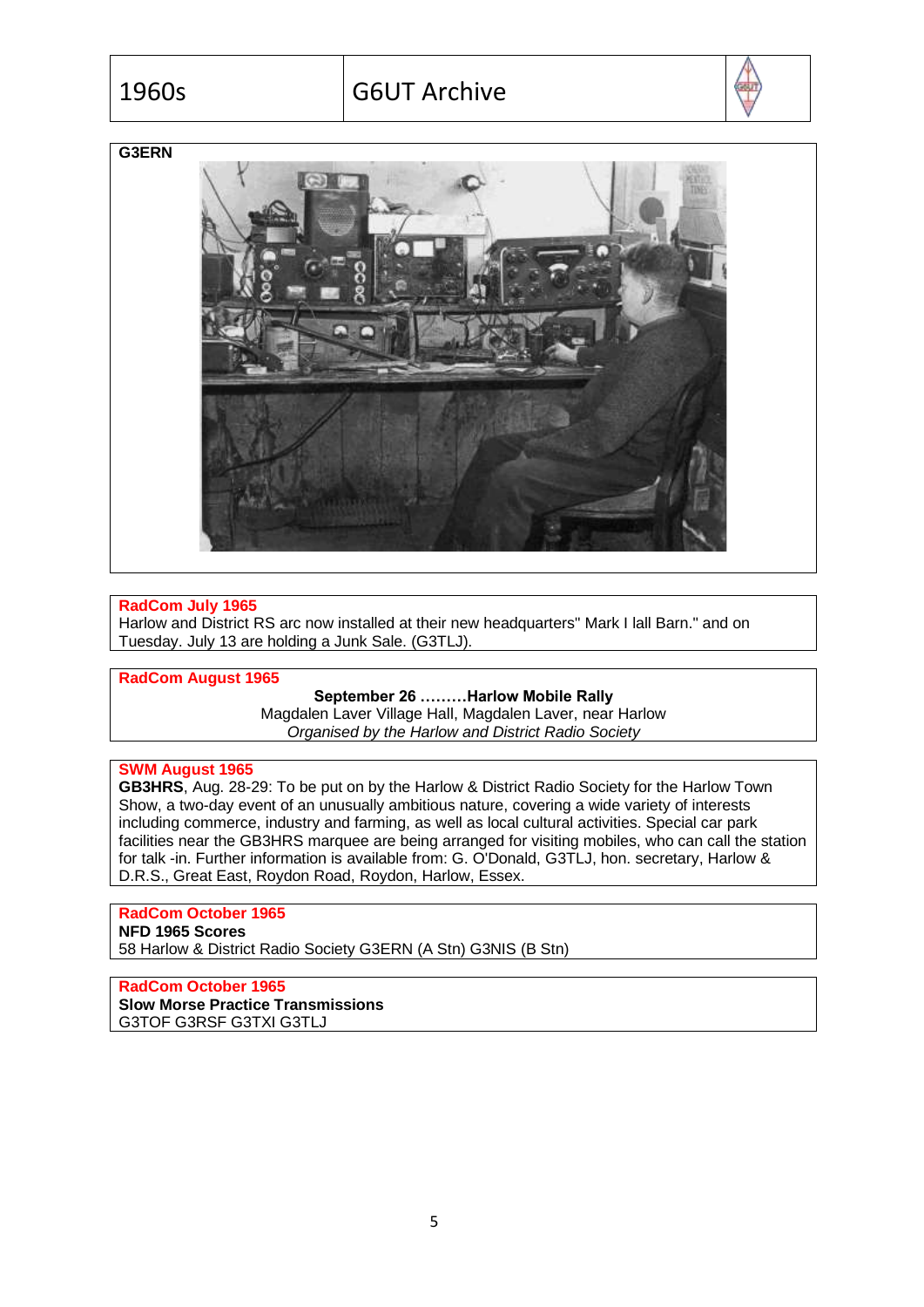

## **RadCom October 1965**

Harlow and District Radio Society received great local puolicity when it operated its exhibition stations with the call-sign GB3HRS, and provided a generous display of members' equip-<br>ment at " Harlow Day " on August 28 and 29. This event was promoted on a gigantic scale by the Local Council of Harlow New Town.

Over 25,000 attended and many thousands were attracted to the Society's marquee by closed circuit television, ably laid on by members of the British Amateur Television Club. Roding Boys' Society, who camped on the site during the period of the show, under their redoubtable leader, Ken Smith, G3JIX, attracted great attention too.

Many visiting people of standing showed great interest in the<br>" gear" on show and the society's activities, but none more<br>than the Mayor of the London Borough of Barking, W. E. Bellamy, J.P.-a keen short wave listener-who returned later on the Saturday for further informal discussions. consulation The

# **SWM November 1965**

# **Achievement**!

G3TLJ (Harlow) passes on the news that G3ERN of the same town worked VO1HN and VO1FB on 160 -metre CW at 0236 on September 19. What really makes this news is that G3ERN was using an experimental transistor transmitter running 10 watts to a 2N1907 in the PA. G3TLJ asks whether this is the first

#### **RadCom January 1966**

# *<u>Obituaries</u>*

#### Tom L. Franklin, G2ARN

The sudden death of Mr Tom L. Franklin, G2ARN (ex G5HO) The succession of Upper Nazeing, Essex, came as a great shock to his many radio<br>friends, particularly those of the Harlow Net, of which he was<br>their very efficient controller, and with whom he was closely<br>associated. Well

associated. Well liked for his cheery and friendly manner, on and<br>off the air, he was always ready to share with others, particularly<br>newcomers to the hobby, his great fund of technical knowledge.<br>A retired radio and elect the house, the greenhouse and even outside the garden shed, so that he could still maintain his radio contacts while engaged on horticultural pursuits!<br>He gave of his talents generously and many old people in the

locality have him to thank for the fact that they are today equipped with radio receivers, for which he organised the raising of funds and built the equipment. He was also an expert photographer, his 16mm cine films being used to good effect in raising money for charity. Sincere sympathy is extended to his widow and sister. His call will be sadly missed by his many friends.

# **RC January 1966**

# **RadCom January 1966**

Harlow RS. In addition to the regular club meetings on Tuesdays and Thursdays, a special evening for junior members will be held on Fridays, starting in January. The Essex Education Authority will be employing G3PRN as instructor, and with this backing how can the idea fail? G3TLJ.

**AAFTER**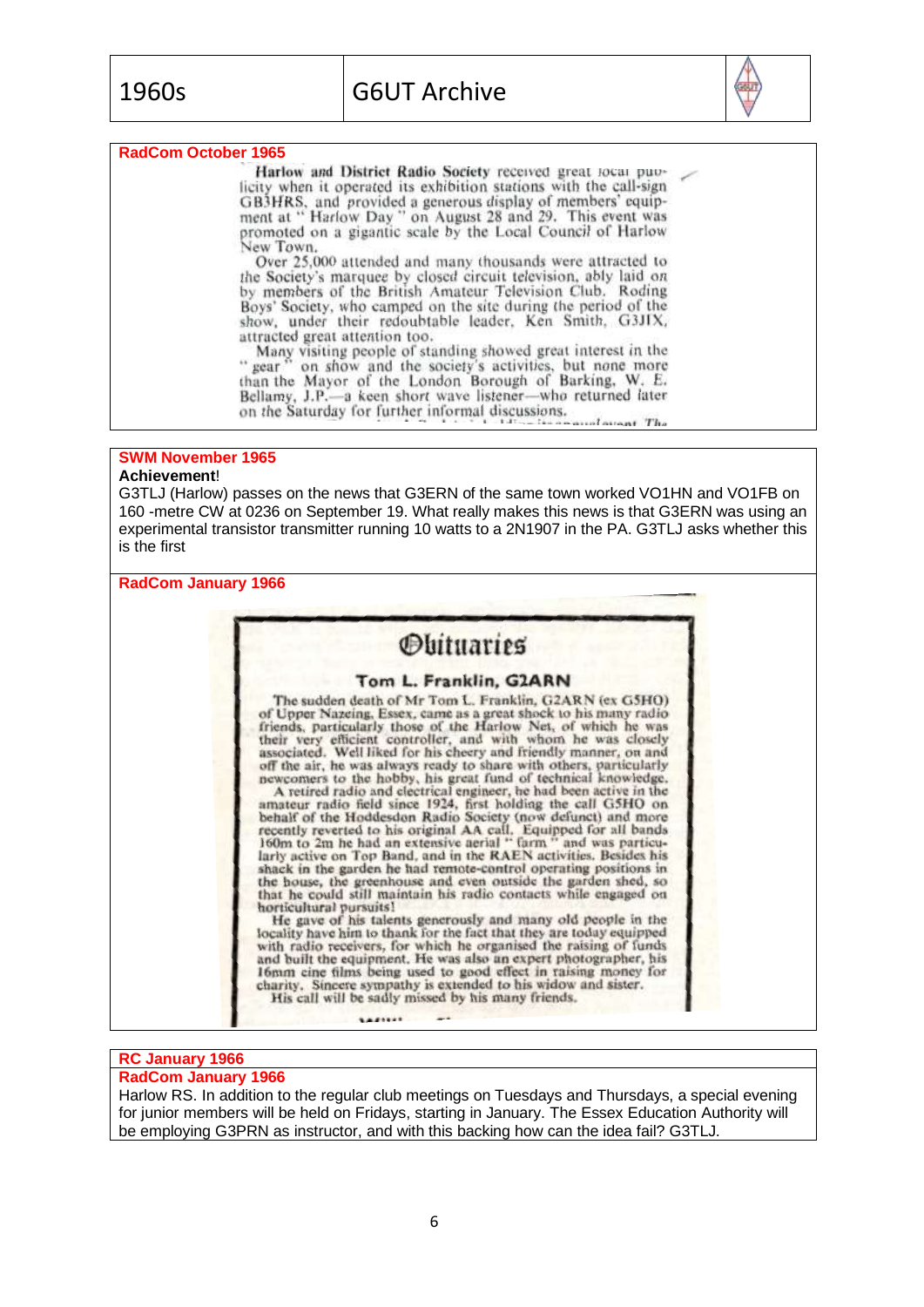

#### **Harlow Citizen 11 March 1966**



#### **RadCom April 1966**

**Affiliated Societies Contest 1966** 35 G3SZF/A Harlow Dist. RS

# **SWM April 1966**

**Harlow** have their headquarters at Mark Hall Barn, First Avenue, whence they now operate under the call of their late president, G6UT, which the applied for and intend to use as a memorial to him.

# **RadCom May 1966**

#### **Harlow Society Receives Call-sign G6UT**

As its memorial to the late T. A. St. Johnston (" Uncle Tom "), the Harlow Radio Society has been allocated his call-sign. G6UT. for its club station. G6UT was at one time President of the Harlow society. He died in 1964 after more than 60 years of active interest in Amateur Radio.

# **RadCom May 1966**

**First 1.8Mc/s Contest 1966** 19 G3SZF 24 G3ERN 39 G3RSF 55 G3TLF

#### **RadCom June 1966 Grafton Top Band Contest** 4 G3SZF

#### **SWM June 1966**

**WANTED:** Cheap Rx and multi -band AM Tx, for G6UT Club Memorial Shack. Offers to :-G. O'Donald, G3TLJ, hon. secretary, Harlow and District Radio Society, Great East, Harlow Road, Roydon, Harlow, Essex.

#### **PW June 1966**

# **NOTICES**

G.6.U.T.

Harlow and District Radio Society are now operating under Call Sign of their late President, Mr. T. St. Johnston, and is a memorial to him.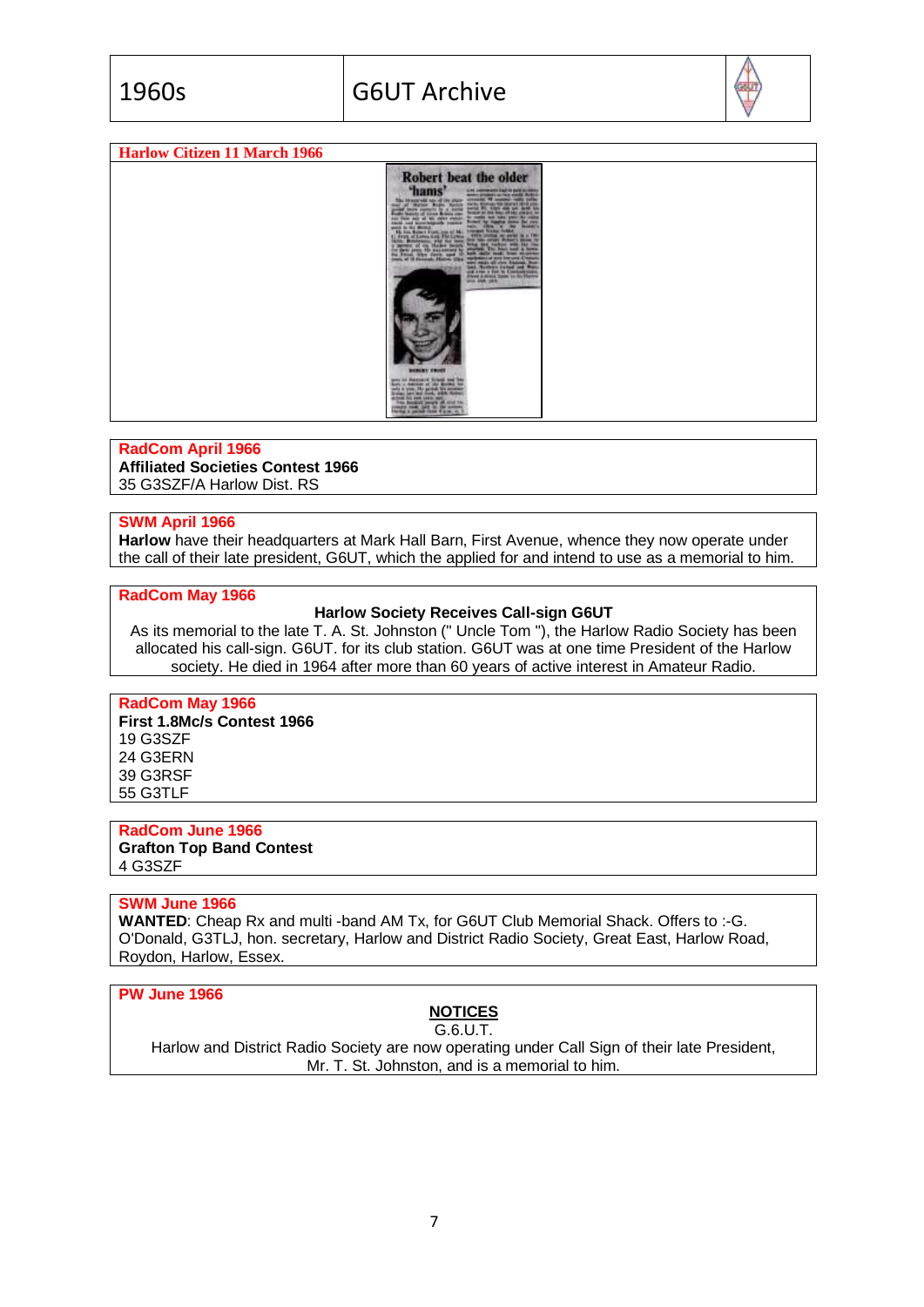

# **RadCom August 1966 National Field Day '66**

43 G6UT



# **SWM August 1966 RAE Class**

**Harlow**, Essex: At the College of Further Education, Harlow, with E. P. Essery, A.M.I.E.E., G3KFE, as instructor. Further information from: G. O'Donald, G3TLJ, Great East, Harlow Road, Roydon, Harlow, Essex.

# **RadCom September 1966 Summer Top Band Contest 1966** 23 G6UT



Over the August Bank Holiday The Harlow And District Radio Society staged an Exhibition station at the Harlow Town Show. Seen at the Exhibition station are G3NNI, G3SZF, G3TXI and the Town Beauty Queen, her attendants and two Princesses. The station G6UT operated on all bands from 160m to 2m. Attendance at the show was 39000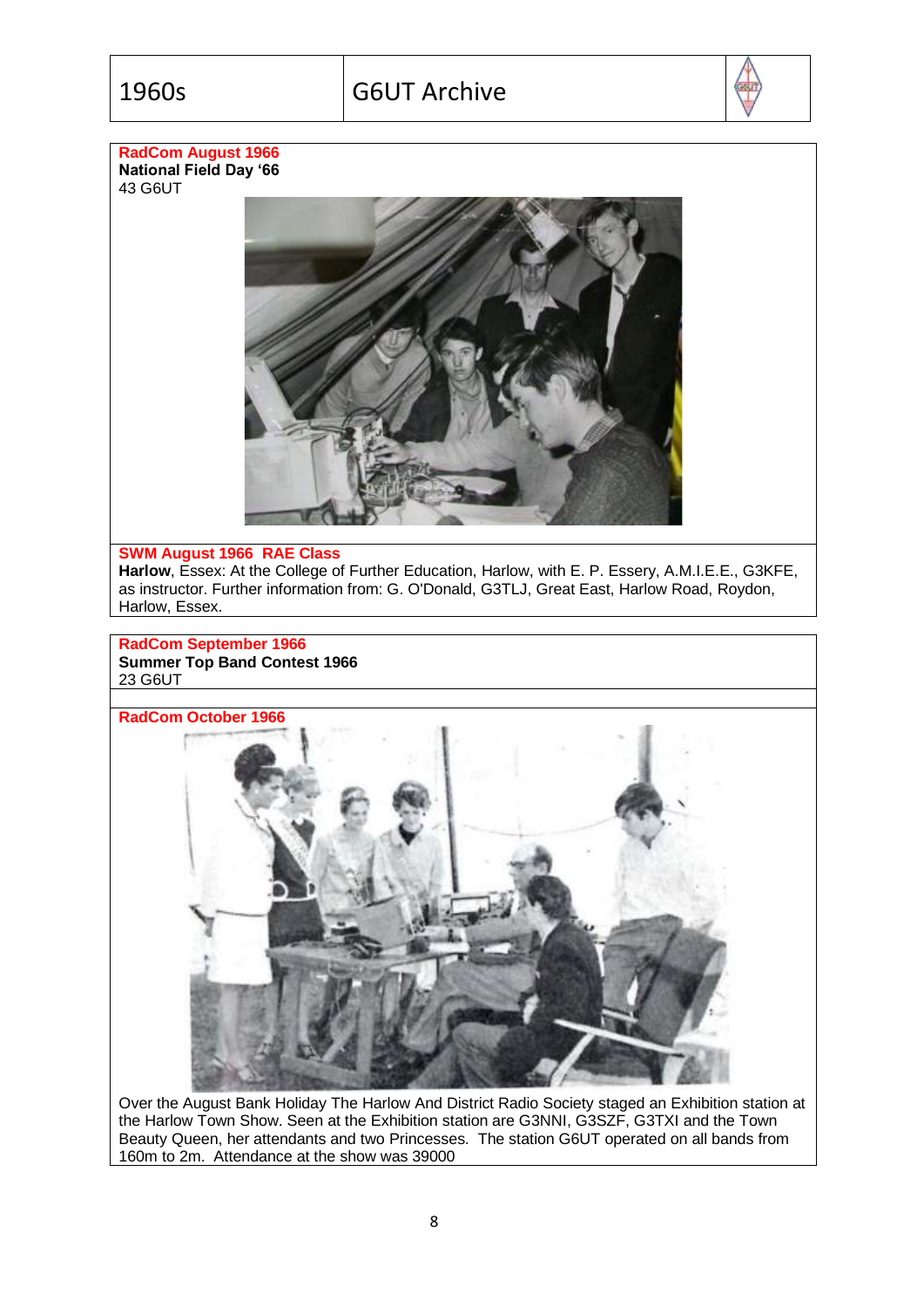

# **RadCom December 1966**

**Harlow & District RS** held its AGM on 15 November and is looking forward to another year of progress .*G3TLJ*

#### **RadCom December 1966**

**Slow Morse Practice Transmissions**

G3VNC G3TOF G3ROE G3TIQ G3TLF G3TXI G3TLJ

# **Harlow & DARS Mobile Rally**

Les G3PRN at the talk-in station for a mobile rally at Magdalen Laver sometime in the 1960s



# **PW December 1966 HARLOW MOBILE RALLY**





On Sunday September 25th, a stream of traffic came in all shapes and sizes to Magdalen Laver. A family saloon with a base loaded whip on the front and a mini -halo on the back. A motor bike with a side car so full of gear it looked like a mobile Jodrell Bank. There was even a mobile on a bicycle, wobbling along the road with a huge whip towering upwards from the back of the saddle. Without a doubt this is the friendliest rally your reporter has been to. The beaming face of Fred G3TLF on the front doorway and the eager handshakes from various people who five minutes past had been complete strangers all sum up the Harlow Rally. The organisers covered everything; tea -and -cakes stall for the hungry; lucky dips and raffles for the gamblers; a make-up demonstration by a leading cosmetics house for the ladies; and a grand sale of the most glorious junk. Then there were the kids; the dogs; the yarns of the DX that got away; and the groups of technical boo's expounding pet theories. Commercial gear was much in evidence but the antennae were ingenious. G3CZA/M had a very lofty whip with what appeared to be a midget basket -wound coil half way up. But perhaps the quaintest was a two foot length of 16 gauge which fed directly into an "S" meter clutched in the hand of an enthusiastic s.w.l, who promptly informed all when the talk -in station was on the air. G3RVV reminisced on receivers he built back in the old days, one of which was built breadboard style on a 9 -foot plank of wood!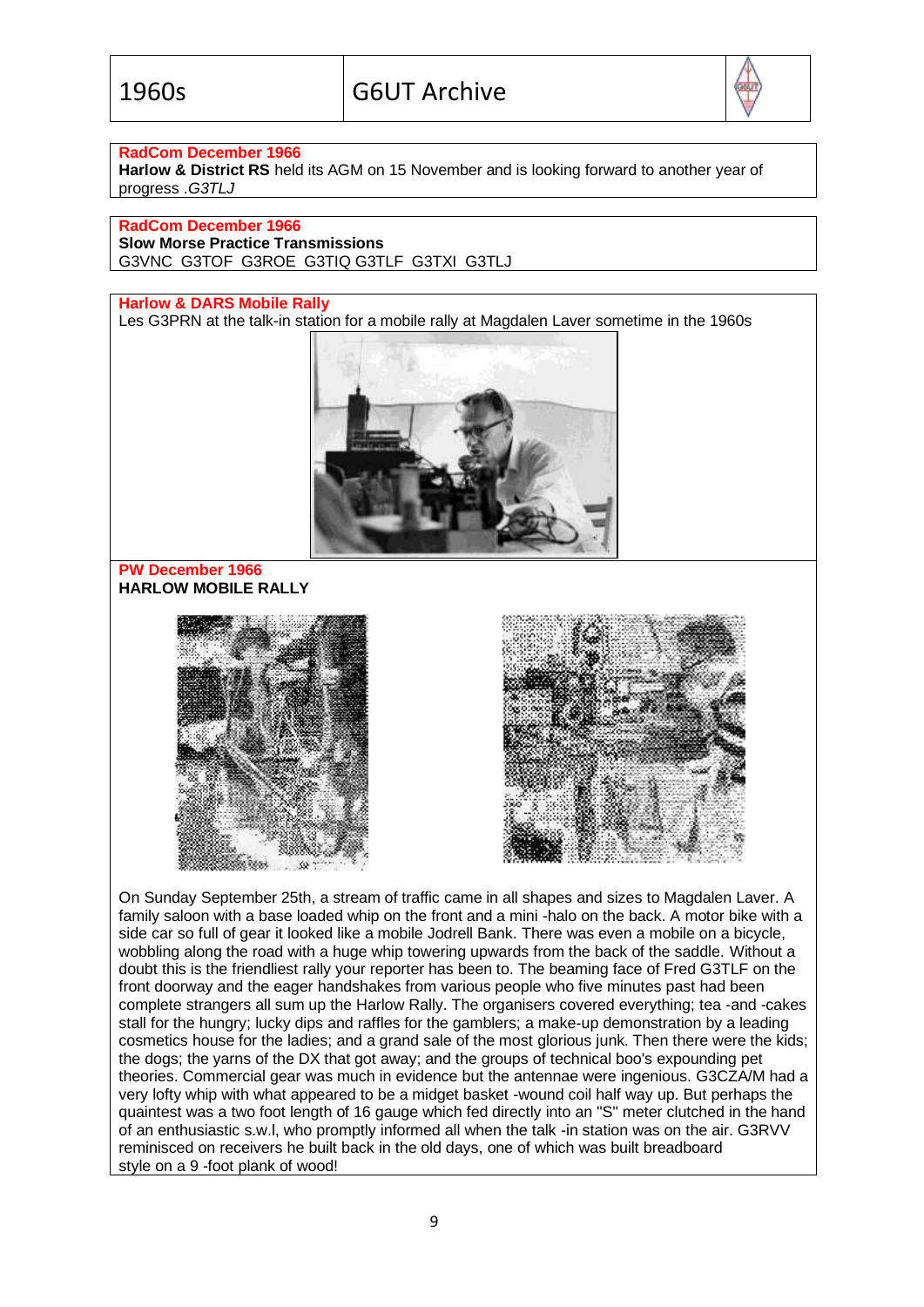

Hilda circa 1967 (she was still G8BBQ at the time, she received G3YEB in Feb 1969). All the equipment was 'home-brew' in those days, Les, G3PRN, designed and built the Rx with the sliderule dial. The Tx on the left was apparently built by Colin G3GRQ.



#### **RadCom March 1967**

Harlow DRS met on 17 January when G3VCH spoke on the Cannon Ball s.s.b, exciter and a home built linear. At a committee meeting, live new members were elected and the date of the Harlow Mobile Rally fixed for 24 September, provided this does not clash with another major event. G3TO



# **RadCom September 1967**

Sunday, 24 September, 1967 Harlow Mobile Rally

National Grid Reference TL506080.

Talk-in stations: from 10.30 a. m. on Top Eland, with the possibility of a 2m station. G3ERN is arranging fine weather for the event, which will include the usual attractions of Junk Sales and associated exhibits.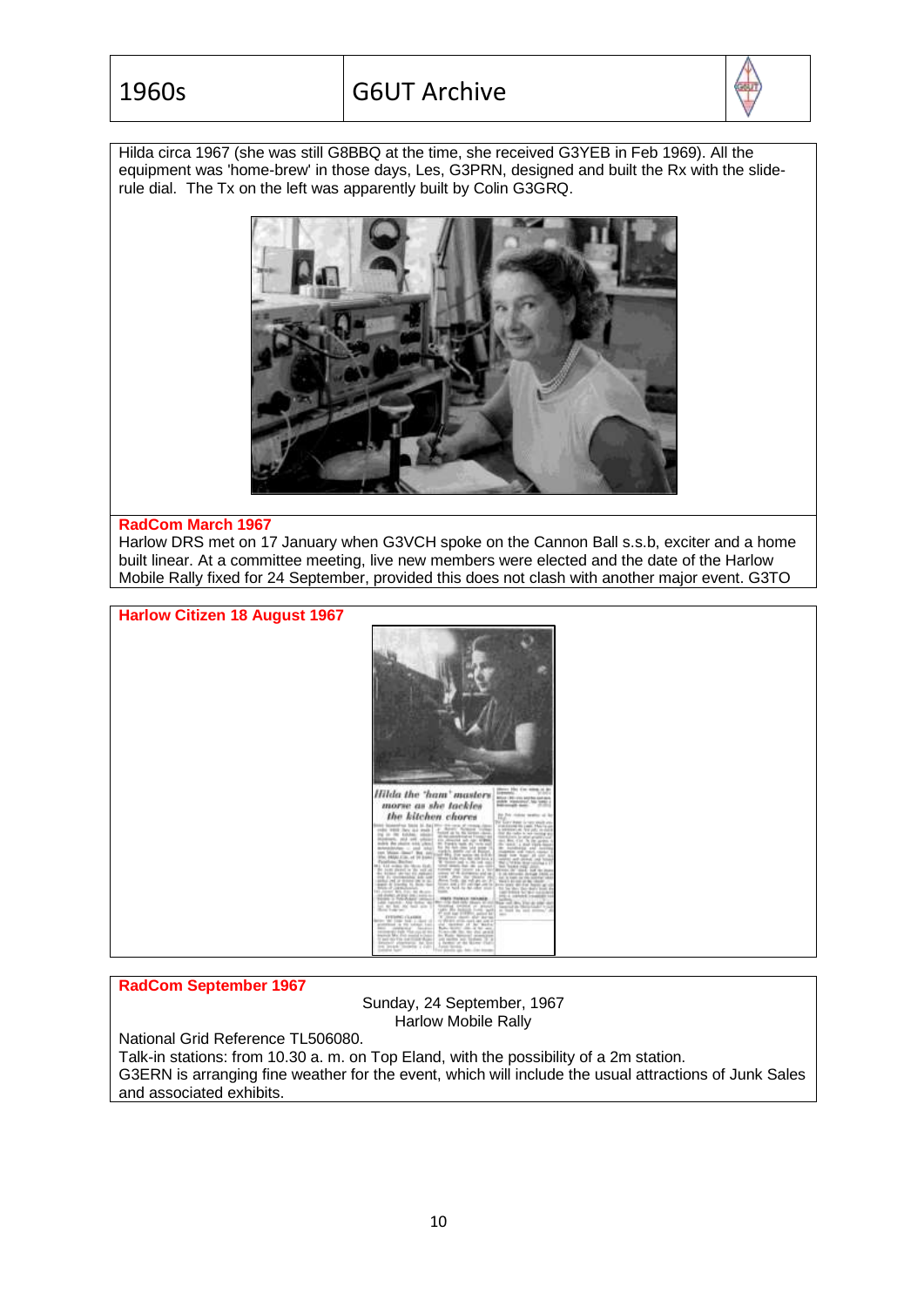

# **PW September 1967**

## LETTERS

# **No more excuses, please**

When are these types going to run out of excuses as to why they should be exempt from the RAE and the morse test? I refer to Mr. T. Hawker's letter in the July issue, who seems to think that just because he uses radio telephones he should be given an amateur licence. Let's put this in its right perspective, this equipment is all commercial gear which is approved by the GPO and is also crystal controlled. The only qualification to operate it being, the ability to press a button and speak the appropriate language. A child of five could do it.

He asks where is the sense in it? Maybe this question is the answer to why he failed the RAE, he may not have enough enthusiasm. After all the RAE and the morse tests are the only way in which we can weed out the person who just wants a new toy to play with, from the real enthusiast who would be a competent amateur. When I look around at some of the Bedfast Club members, I thank God that I have got all my human faculties as I don't think I would have the drive of these less fortunate types, there are no exemptions from the rule. I have no time at all for the anti -RAE, the anti -morse, and the citizen band brigades, if these chaps were to spend a bit more time studying for these things and less time thinking up reasons why they should be exempt, in no time at all they would be on the air saying how easy it was. No hard feelings old man, best of luck for the next RAE. R. T. A. Brown, G3TOF, Hon. Secretary Harlow & District Radio Society (Harlow, Essex).

#### **SWM September 1967**

**September 24**: Harlow & District Radio Society annual Mobile Rally, at Magdalen Laver, near Harlow (NGR. TL.5108), talk -in on Top Band, opening 10.30 a.m., with possible support on two metres. Plenty of parking space, all the usual attractions, and a junk sale. Details: R. T. Brown, G3TOF, 177 Radburn Close, Harlow (23517), Essex.

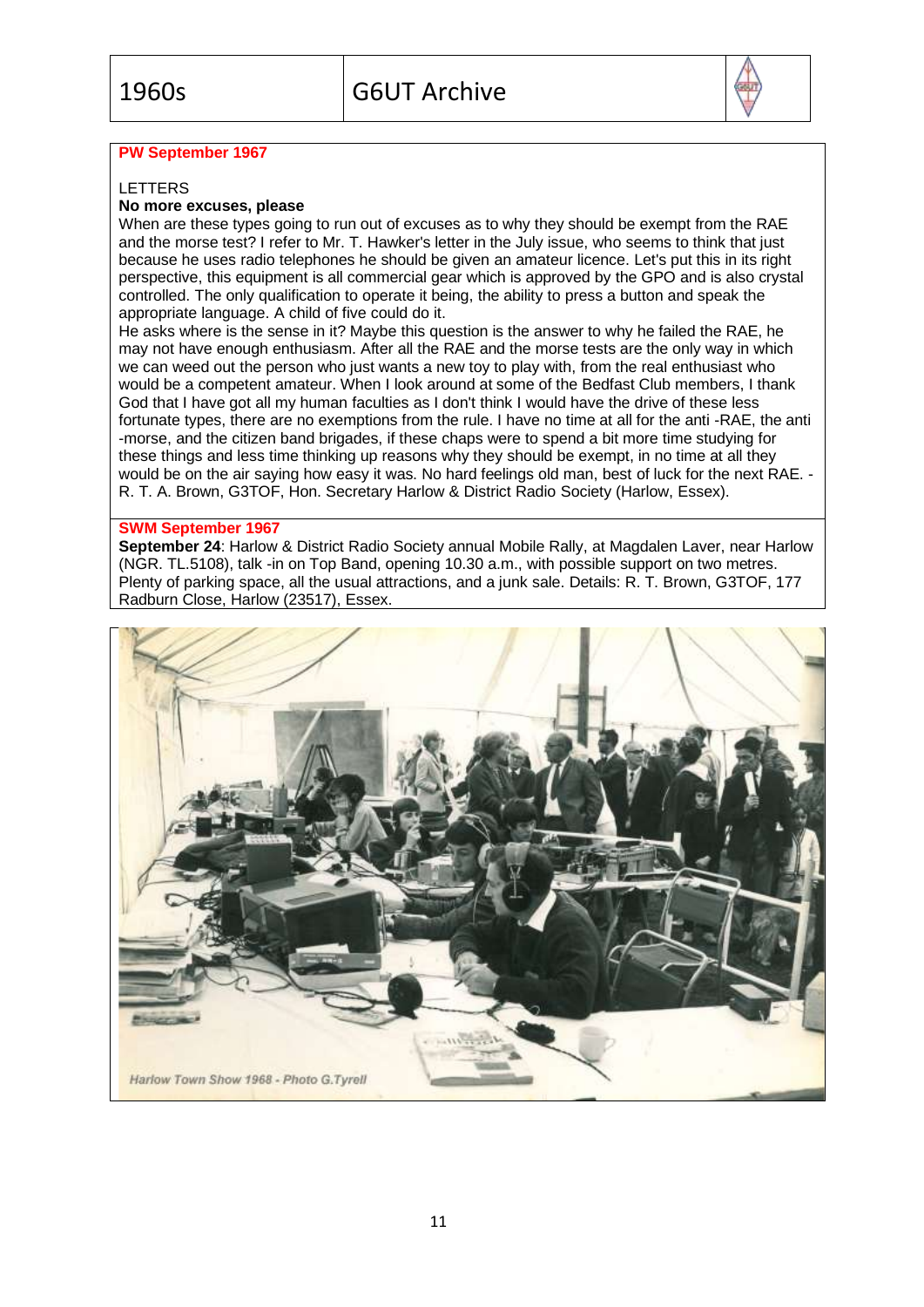

# **SWM September 1968**

**Harlow** next, where the main effort at the moment is being put into making sure that the Mobile Rally goes well; as it is usually the last one of the season, this year's being set for September 29, lots of people come along for a " last look at the whips " before putting away the /M gear for another year, and so the Harlow chaps try their hardest to make their Rally good. The venue, as ever, is to be Magdalen Laver, and the hon. secretary will gladly give all the details, as he will of the regular meetings on Tuesdays at Mark Hill Barn, Harlow.

# **RadCom November 1968**

# **Harlow and District Mobile Rally**

For the locals, and indeed the not-so-locals, in the Harlow district this Rally is an eagerly awaited " happening." This year the day was Sunday. 29 September and apart fr m the odd cloudburst or two during the afternoon the weather played reasonably fair. There are no trade stands at the Harlow Rally. There isn't room. There is, of course a junk sale but of modest proportions. There is a very good Raffle. But the main attraction surely is the fine friendly spirit which pervades the whole affair. We are sure the organizers will not take offence if we say that during the peak hours of the afternoon breathing space was severely limited in the Magdalen Laver Village Hall. They like it that way.

**SWM November 1968**



Where is he? The two -metre talk -in station for the Harlow Mobile Rally on September 29, seen operated here by G3WOX, with G3WLQ checking the position of a /M contact on the map. About 200 people signed in (including six YL operators), it was a pleasant and enjoyable day for the 400 or so present, and E13 was collected as a donation to R.A.I.B.C.

**Harlow** next, where there has been a lot of work done of late, so that there is now a separate room set up for Morse tuition, enabling a class to go on even though a lecture may be taking place in the main room.

#### **RadCom January 1969**

**Harlow (DRS)** 28 January (Tape Lecture – "Radio Aurora") 8.15pm. CW every Tuesday 8pm also senior meeting. Junior meeting every Friday 7pm, Mark Hall Barn, First Avenue, Harlow. Secretary is B. King, 86 Upper Park, Little Parndon, Harlow.

## **RadCom March 1969**

Slow Morse Practice Transmissions G£YEB, G3RGB, G3RSF, G3TIQ